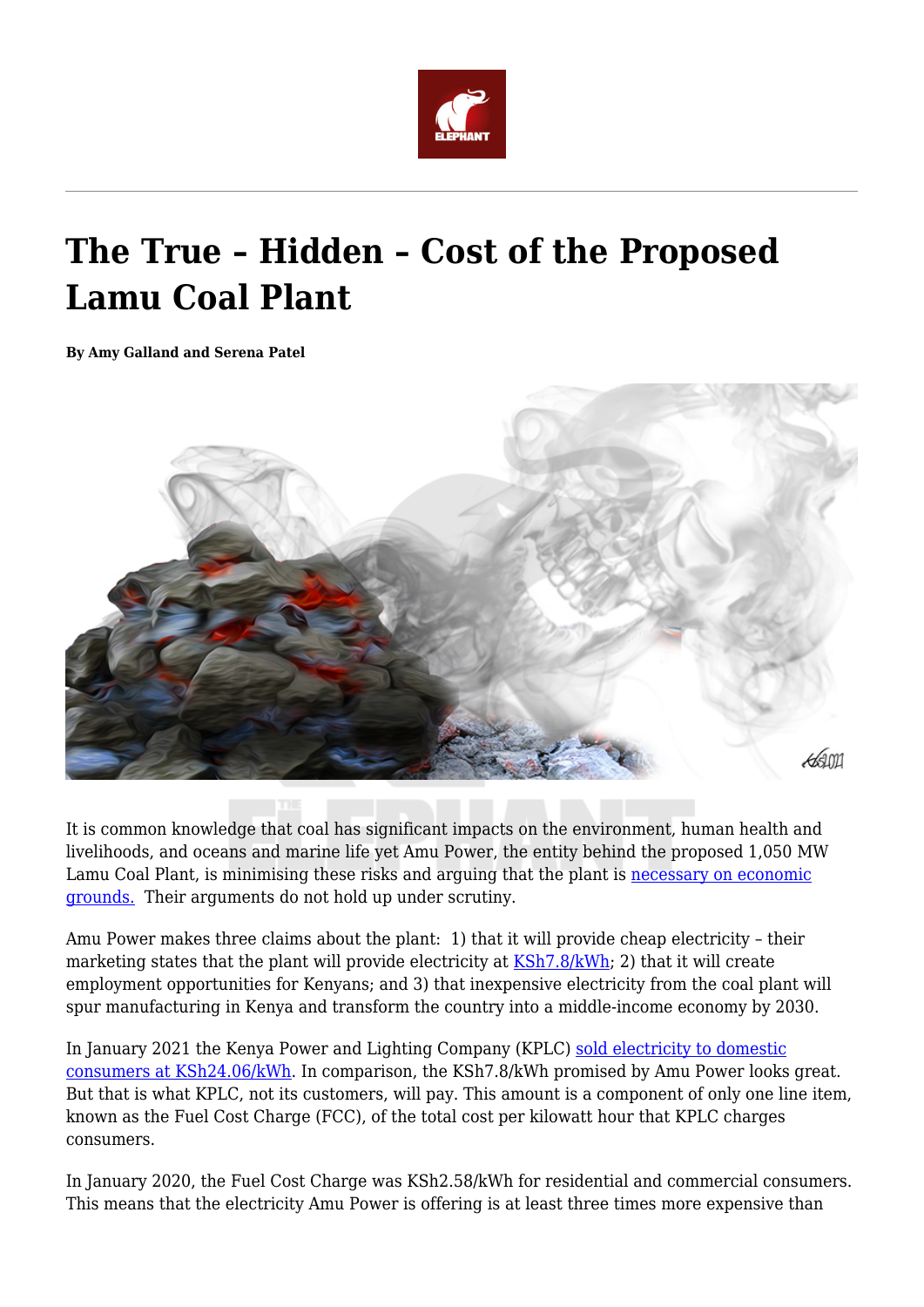what KPLC is currently paying.

That in itself should put an end to any economic argument for the Lamu Coal Plant. However, and as we shall see, the true costs of this plant are much higher.

#### **1) Claim: Coal as a cheap source of power**

Three inputs to the cost-of-electricity equation demonstrate that power from the plant will always cost more than KSh7.8/kWh and will therefore never be competitive against renewable resources: 1) price of coal; 2) capacity factor; and 3) hidden costs.

**Price of coal:** When Amu Power sold the idea of the Lamu Coal Plant to Kenya in 2014, their [plan](https://s3-ap-southeast-1.amazonaws.com/amupower/ESIA/04Description+of+the+Project.pdf) [was to import coal from South Africa](https://s3-ap-southeast-1.amazonaws.com/amupower/ESIA/04Description+of+the+Project.pdf) because there will be no coal available in Kenya to fuel the plant in the foreseeable future.

Amu Power's claim that electricity from the plant would cost KSh7.8/kWh was based on a coal price of US\$50/metric tonne. However, even at the time they made the claim, the average price of South African coal delivered to Kenya was already 50 per cent higher — [over US\\$77.3/metric tonne.](https://www.indexmundi.com/commodities/?commodity=coal-south-african&months=120) Coal prices fluctuate and so will the cost of power from a coal plant. At least once in the past six years, South African coal has been higher than [US\\$106/metric tonne](https://www.indexmundi.com/commodities/?commodity=coal-south-african&months=120) — more than twice what Amu Power quoted to convince the Kenyan government to give the company a permit.

The [Power Purchase Agreement](https://www.decoalonize.org/wp-content/uploads/2020/06/170804.-Amu-Power-KPLC-Power-Purchase-Agreement-lamu-coal.pdf) (PPA) between Amu Power and KPLC provides formulae to calculate the cost of electricity from the plant. Inputting a coal price of US\$77.3/metric tonne — with all other of the proponent's assumptions holding steady — increases the cost of electricity from the plant to KSh8.98/kWh. At a coal price of US\$106/metric tonne, it would go up to KSh10.21/kWh.

In 2017, the Ministry of Energy and Petroleum (MoEP) projected the price of coal will be [USD\\$108/tonne in 2040.](https://www.decoalonize.org/wp-content/uploads/2021/03/LCPDP-Least-Cost-Power-Development-Plan-2017-2037-not-2022-updated-June-2018.pdf) That would make the cost of electricity from the Lamu Coal Plant at least KSh10.27/kWh, almost four times the FCC today.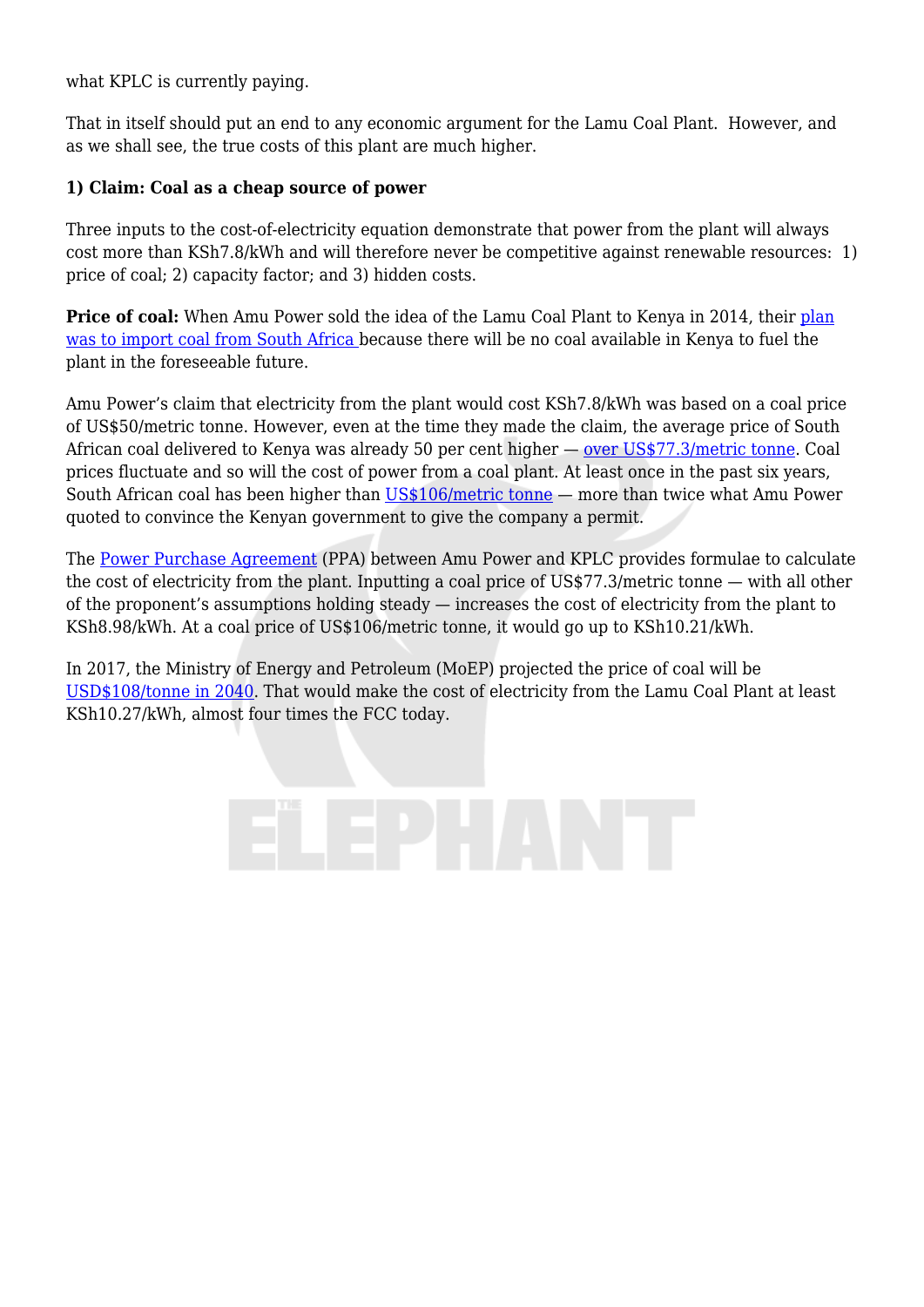

# Cost of Electricity based on Price of Coal

But accounting for a more accurate cost of coal does not bring to an end the adjustments necessary to Amu Power's fantasy pricing. There are two other factors that must be taken into account to arrive at a more realistic price for the electricity from the proposed coal-fired plant.

**2) Capacity Factor:** This is the actual amount of electricity generated by a plant as compared to the maximum amount it can produce. Amu Power's projected price of KSh7.8/kWh is not only based on an inaccurate price of coal, but it is also based on the assumption that the plant will run at 85 per cent capacity. For context, the global average utilisation for a coal-fired plant in 2019 was 54 per cent.

According to Amu Power, at 85 per cent capacity the Lamu Coal Plant would generate 7,305 gigawatt hours of electricity each year, which would enable it to meet the inflated demand forecasts presented in the MoEP's 2011 Least Cost Power Development Plan. Based on more realistic demand forecast scenarios, in 2017 the Ministry calculated that the plant would generate – [a](https://ieefa.org/wp-content/uploads/2019/05/The-Proposed-Lamu-Coal-Project_June-2019.pdf)t most – only  $\underline{a}$ [third of Amu Power's pledge.](https://ieefa.org/wp-content/uploads/2019/05/The-Proposed-Lamu-Coal-Project_June-2019.pdf) More damaging, in [2020,](https://www.decoalonize.org/wp-content/uploads/2021/03/LCPDP-2020-2040.pdf) the MoEP calculated that in a fixed-case scenario the Lamu Coal Plant would operate at 2.8 per cent in 2030, at 4.6 per cent in 2035, and at 14.4 per cent in 2040. In an optimized, best-case scenario, the MoEP calculated that the plant would reach an operating capacity of only 26.2 per cent in 2040 (two-thirds into its lifespan). Therefore, based on the MoEP's own calculations, Kenya does not need a 1,050 Mw coal plant.

The PPA commits ratepayers to paying Amu Power [KSh37 billion](https://www.businessdailyafrica.com/economy/Lamu-coal-plant-to-cost-power-users-Sh37bn-yearly-/3946234-4279366-i7ckagz/index.html) annually for each of the 25 years the plant is expected to operate – a total of KSh900 billion. This capacity payment – approximately KSh100 million every single day – will be paid regardless of how much electricity the plant produces. If the plant is operating, the annual capacity payment is amortised and included in the price we pay per kWh for electricity. That is significant because the higher the capacity factor, the less we pay per kWh.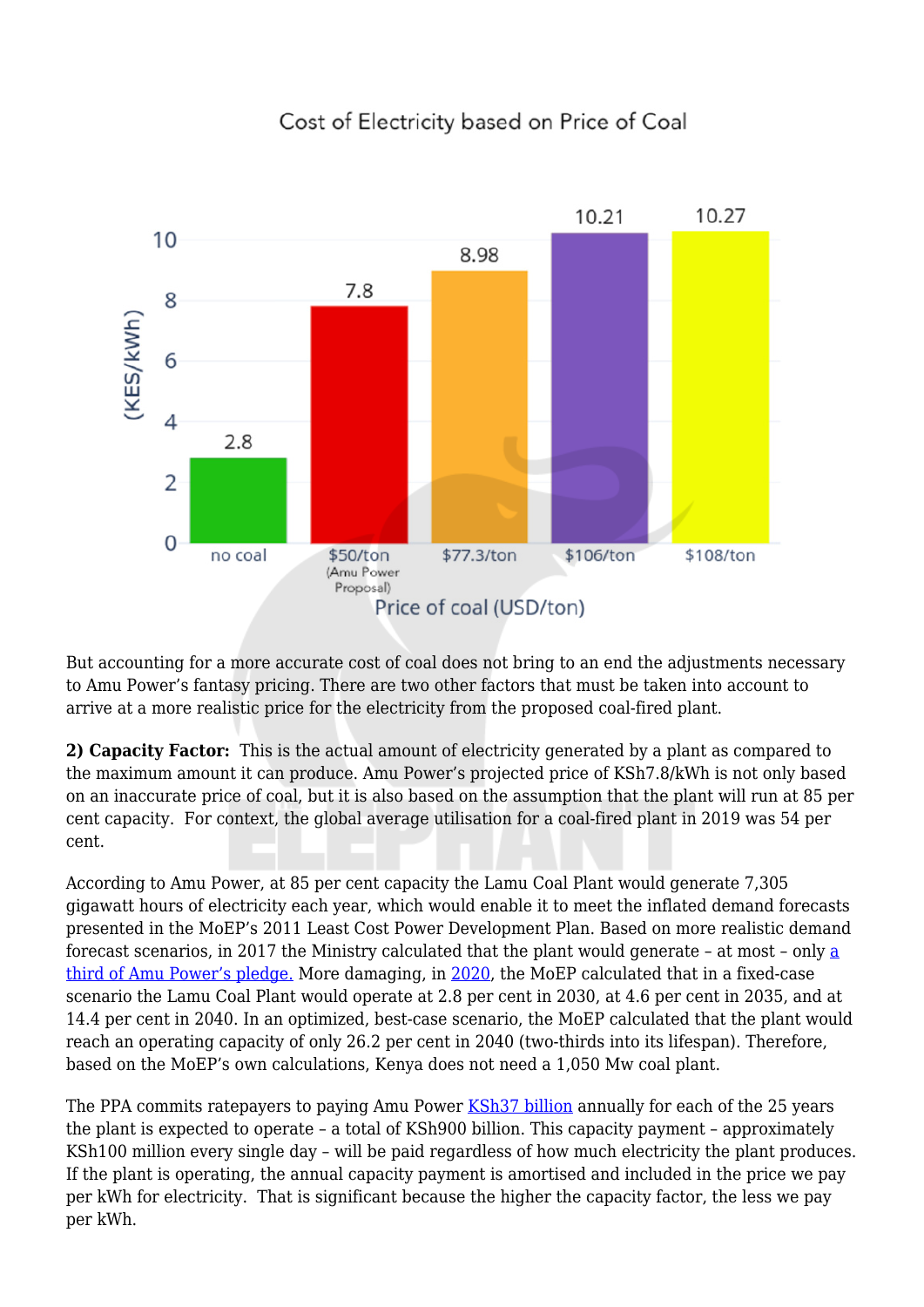The MoEP's 2020 calculation that in an optimised, best-case scenario, the plant will operate at 26.2 per cent capacity – and not the 85 per cent capacity that Amu Power needs to make their electricity even marginally cost-competitive with geothermal and wind – is thus significant because a change in the capacity factor has more of an impact on the price of electricity from the plant than a change in the price of coal.

Coal-fired electricity from the proposed Lamu Coal Plant will be two to ten times more expensive than from current sources of generation.

If the plant operates at 26.2 per cent, the cost of electricity will be KSh19/kWh (using Amu Power's claim of US\$50/tonne). But if we also include a more realistic price of coal (US\$77.3/tonne – the actual price in 2014), electricity from the plant would cost KSh20/kWh. Using the most recent highest price of South African coal (US\$106/tonne), the cost would be KSh21/kWh, nearly eight times what we are paying now.



26.2% CF

(Amu Power Proposal)

# Price of Coal (USD/ton) and Capacity Factor (CF)

26.2% CF

26.2% CF

When the Institute of Energy Economics and Financial Analysis (IEEFA) analysed the 2017 MoEP data, it found that the plant would more likely run at [between 5 per cent and 34 per cent capacity.](https://ieefa.org/wp-content/uploads/2019/05/The-Proposed-Lamu-Coal-Project_June-2019.pdf) If the plant runs at 5 per cent capacity, the price of electricity increases by KSh79.3/kWh, and at 34 per cent capacity, it goes up by KSh7.4/kWh, for a price range of between KSh15.2 and KSh87.1/kWh (assumming coal were miraculously available at US\$50/tonne). If coal were at US\$77.3/metric tonne, the price of the electricity generated by the Lamu Coal Plant would be between KSh17/kWh (at 34 per cent capacity) and KSh88/kWh (at 5 per cent capacity).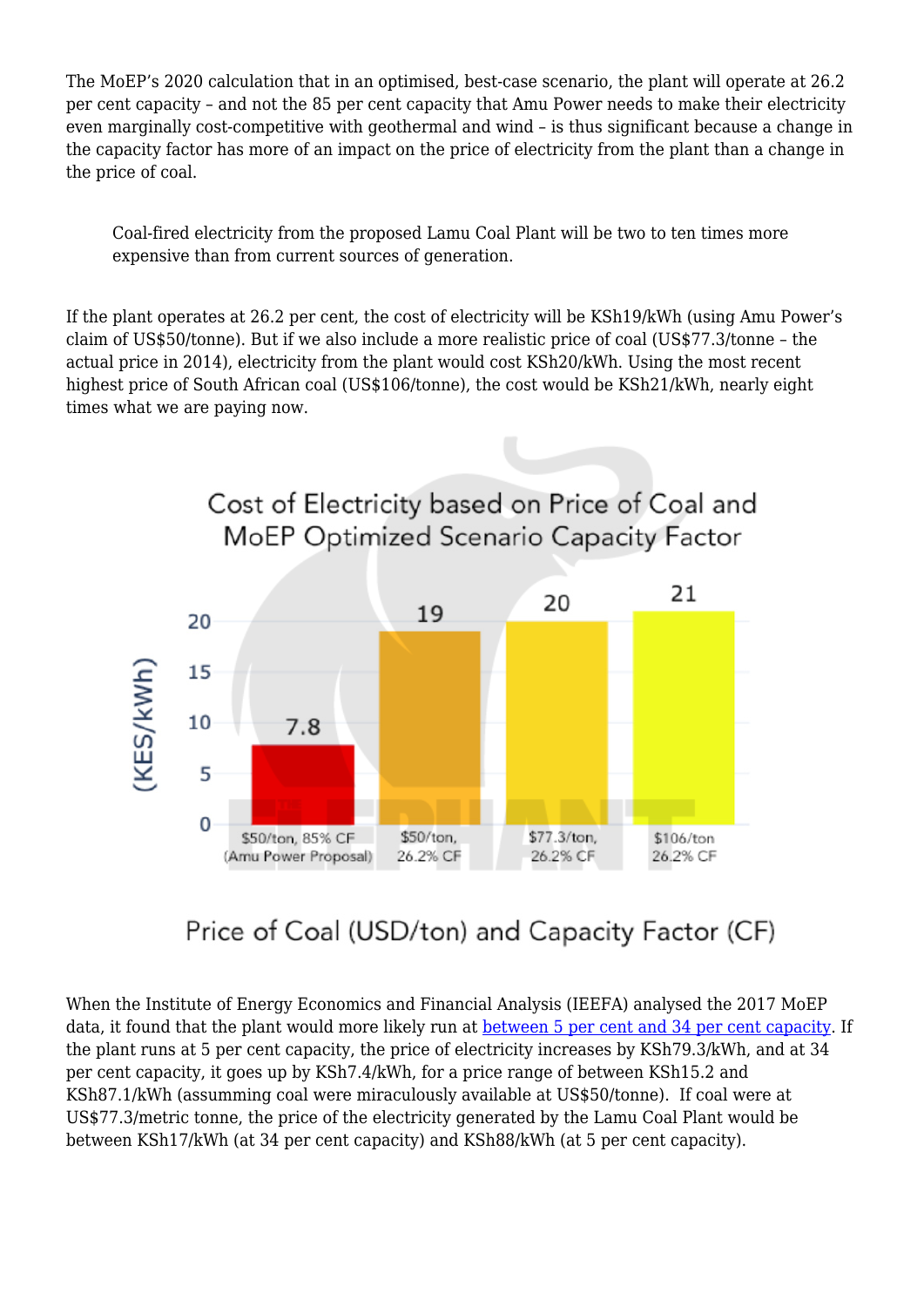# Cost of Electricity based on IEEFA Projected Utilization



Price of Coal (USD/ton) and Capacity Factor (CF)

Plotting the price of electricity under the MoEP fixed-case scenarios, things look even worse. At 2.8 per cent capacity – assuming US\$\$77.3/tonne of coal – electricity from the plant would be KSh154/kWh, at 4.6 per cent it is KSh95/kWh, and at 14.4 per cent it is KSh33/kWh.

This is not looking good for Kenyans. But there are more adjustments needed to generate a more realistic price of electricity from the Lamu Coal Plant.

**3) Hidden Costs:** There are two hidden cost centres that make the economics of the plant even worse for Kenyans – the Power Purchase Agreement itself and unaccounted-for construction costs.

The PPA and Letter of Support signed by the Kenyan government guarantee that Amu Power will be paid KSh37 billion annually for providing a plant to generate electricity – even if the plant does not produce a single kilowatt. These two documents guarantee that the Government of Kenya will pay Amu Power if the plant ceases to operate due to a political event, a change in the law, or a *force majeure* event including acts of God, epidemics, plagues, terrorism, labour disputes, public unrest, or piracy.

If the Government of Kenya is on the hook for the bill, this means that Kenyans will need to pay extra to ensure that Amu Power makes its profits for the remainder of the 25 years. Based on the amount of electricity consumed annually in Kenya [in 2018 and 2019,](https://www.indexmundi.com/g/g.aspx?v=81&c=ke&l=en) paying the KSh37 billion to Amu Power via KPLC would increase the price of electricity by KSh4.6/kWh for 25 years. We would not be getting even a kilowatt of electricity for this tariff while Amu Power owners would be doing nothing and still making billions off the backs of Kenyans.

The other hidden cost is that of construction. In order for the electricity generated in Lamu to be available on the national grid, a transmission line must be built to transport the electricity from Lamu to Nairobi and in order for coal to get from the proposed mine in Kitui, a railway line must be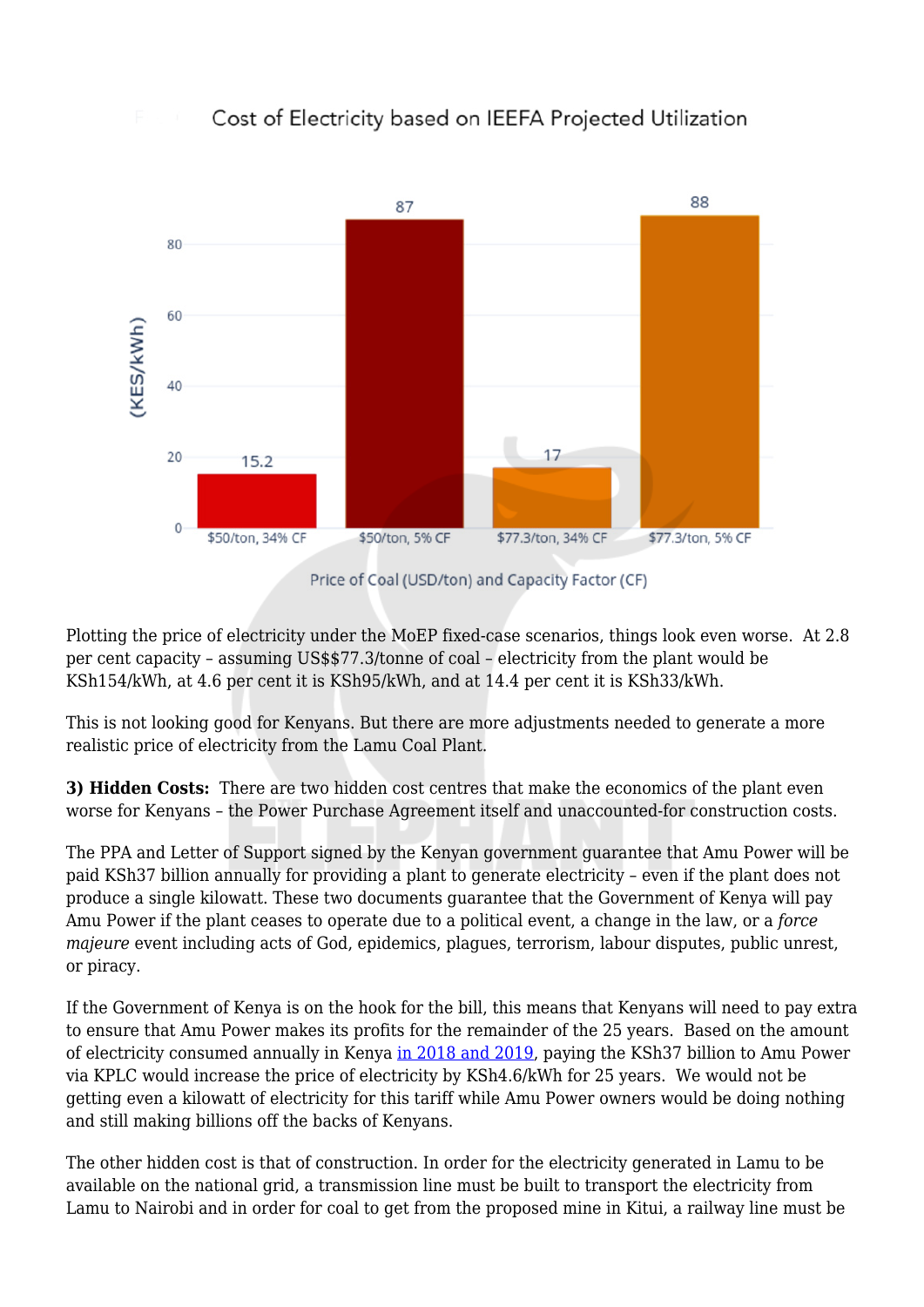built from Kitui to Lamu. Neither of these costs is included in the price of the plant.

The latest Least Cost Power Development Plan 2020-2040 estimated that the transmission line will cost approximately [KSh55.9 billion.](https://www.decoalonize.org/wp-content/uploads/2021/03/LCPDP-2020-2040.pdf) The Environmental and Social Impact Assessment (ESIA) estimates that the railway line will cost [KSh290 billion](https://www.amupower.co.ke/esia.html). In addition, prior to coal being sourced from Kitui, a 15 km conveyor belt must be built to bring the coal that is delivered to the port at Kililana in Lamu to the site of the coal plant at Kwasasi. The ESIA does not provide a cost for the conveyor belt.

Amu Power owners would be doing nothing and still making billions off the backs of Kenyans.

Together, the railway and transmission lines add at least an additional KSh345.9 billion to the cost of the plant. Because the costs for transmission lines and railroads were not included in the formula calculating the price of electricity from the Lamu Coal Plant that was disclosed in the PPA, we do not know if our electricity bills will increase per kWh to cover the cost of these necessary components of the plant or if, instead, Kenyans will pay for this via taxes. A rough calculation using the formula for electricity pricing shows that if KSh345.9 billion is repaid over 25 years via our utility bills and the plant is operating at 26.2 per cent capacity (the MoEP's best-case scenario), the cost will increase by an additional KSh6/kWh.

Looking at the reality of the price of coal inputs, plant utilisation, and the full cost of construction, it is clear that the Lamu Coal Plant cannot possibly generate electricity for KSh7.8/kWh. It is much more likely that the electricity from the coal plant will cost KSh26/kWh assuming a more realistic cost of coal (US\$77.3/tonne), with the plant running at 26.2 per cent capacity as predicted by the MoEP, and that rail and transmission costs are amortised over the 26.2 per cent capacity factor.

It is possible for the cost to be as low as KSh15/kWh if the cost of coal is US\$77.3/tonne and the plant operates at the international average of 54 per cent utilisation, with rail and transmission costs amortised over 54 per cent capacity factor. Or it could be as high as KSh213/kWh if coal costs US\$100/tonne, the plant operates at the 2.8 per cent utilisation rate in the MoEP's lowest fixed-case scenario, and rail and transmission costs are amortised over the 2.8 per cent capacity factor.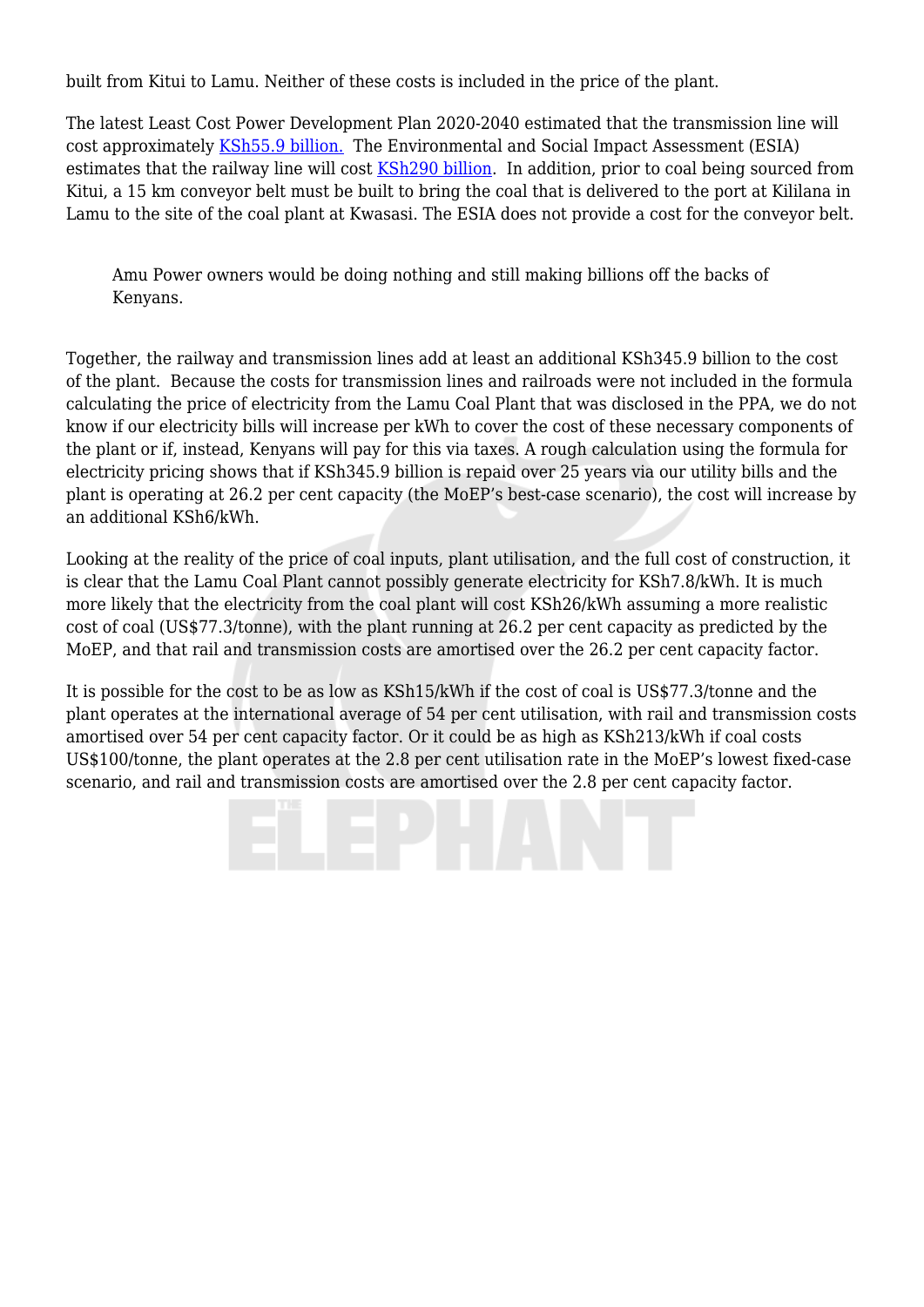## Cost of Electricity Including Rail and Transmission Lines



Price of Coal (USD/ton), Capacity Factor (CF), with Transmission Line and Railway (TL&R) costs

### **2) Claim: Coal as an employment creator**

The Lamu Coal Plant [Environmental Impact Assessment](https://s3-ap-southeast-1.amazonaws.com/amupower/ESIA/04Description+of+the+Project.pdf) states that the plant will employ between 2,000 and 3,000 people during the 42-month construction period and 400 people during its 25 years of operation.

While on the face of it this seems like a good thing for Kenya, it is important to look closely at the jobs lost due to the construction and operation of the plant, the jobs gained, and who gets these jobs.

To explore this, we can look at the two main industries in Lamu, tourism and fishing. Pre-COVID data found that tourism injects over Ksh<sub>2</sub> billion per year into Lamu's economy and pays over KSh500 million in taxes each year. This sector directly employs more than 3,000 locals in hotels and restaurants and several thousand more as boat operators for the visiting tourists, and tourist guides.

Particulate emissions from the coal plant will result in significant damage to the historic buildings and structures in Lamu Old Town, a UNESCO World Heritage Site. The effluent emissions will cause ocean temperatures to rise, destroying the coral reefs and increasing toxicity which will make it unsafe for tourists and locals to swim, snorkel, and dive. With the plant in operation, Lamu will no longer be a pristine and unique tourist attraction.

Most significant is the impact of the smoke from the stacks at the plant. The Kaskazi winds blow from October through May, when the island welcomes 80 per cent of its tourists. The winds blow from the northeast – the direction of the plant – and across the archipelago. This air will carry the toxic, noxious emissions from the plant to Lamu as well as cause haze pollution that will reduce visibility of the shoreline so beloved of tourists and locals. The Lamu Tourism Association expects that business will drop by at least 80 per cent due to this pollution. As such, the industry expects to lose, at a minimum, 2,400 jobs. There are not many alternative sources of income in Lamu and most of these people will be permanently unemployed.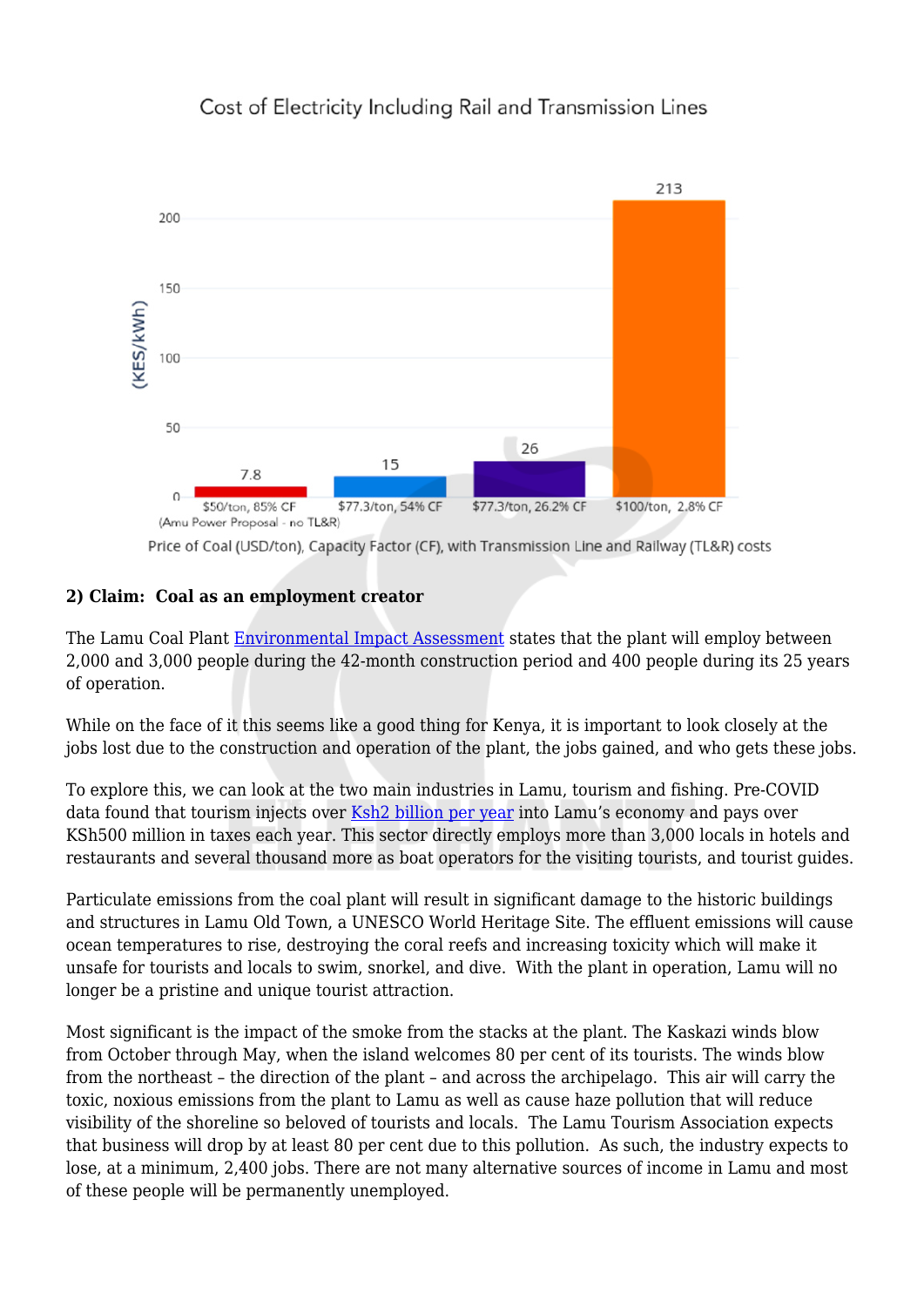Together, the railway and transmission lines add at least an additional KSh345.9 billion to the cost of the plant.

The approximately 6,000 people who derive their livelihoods from participating in Lamu's KSh1.5 billion fishing industry will be similarly affected. Most are local fishermen who use hand-crafted fishing boats and equipment to fish close to the shoreline.

The plant's emissions and effluent, and the leachate from coal ash waste which is to be stored in a flood zone along Manda Bay, will increase the nitrogen content, water temperature, and heavy metals and carcinogens in the bay. This will negatively impact the quantity, quality, and health of fish and shellfish.

As the water in the bay becomes inhospitable for fish, the industry will move farther into the Indian Ocean. Unfortunately, the boats and equipment used by most of the local fishermen are not appropriate for deep ocean fishing. The move to deeper waters also leads to a transformation and consolidation in the industry where larger companies with petroleum-based deep-sea fishing vessels make it noncompetitive for local independent fishermen even if they were to obtain the necessary boats and equipment. In addition, not as many fishermen are needed on the commercial vessels and few locals will be able to retain their jobs. The work requirements on a commercial fishing boat are such that the Chair of the Lamu Beach Management Unit estimates that only 1 per cent of current fishermen will find work on commercial vessels and that 70 per cent of local fishermen will completely lose their livelihoods. The rest of the fishermen are expected to find other, non-fishing, work locally.

Amu Power has falsely led the public to believe that locals who may lose their jobs due to the coal plant will gain employment during its construction and operation. But they are not transparent about who will get these jobs.

If built, the Lamu Coal Plant would be the first in East Africa. This means that, as a country, we do not have the experience and expertise needed to be among the skilled workforce that will get the better-paying jobs. The coal plant's Environmental and Social Impact Assessment confirms that [1,700 Chinese expatriates](https://s3-ap-southeast-1.amazonaws.com/amupower/ESIA/04Description+of+the+Project.pdf) will construct the coal plant leaving us with between 300 and 1,300 jobs to allocate to Kenyans during the construction phase of 3.5 years — less than half what was promised, even in a best-case scenario. The jobs allocated to Kenyans are not skilled labour and do not make up for the thousands who will have lost their livelihoods due to the impacts from the plant.

The ESIA states that the plant will employ 400 people once it is operational. It does not disclose how many of these positions will be technical, requiring experience and expertise that we do not yet have, nor how many will be unskilled jobs – such as coal handling, which comes with health risks – given to Kenyans. Even so, 400 jobs over 25 years neither reemploys the number of local fishermen and people in the tourism industry who will have lost their jobs due to the plant, nor reduces current levels of unemployment in the region.

Amu Power has falsely led the public to believe that locals who may lose their jobs due to the coal plant will gain employment during its construction and operation.

The plant will therefore create job opportunities for expatriates at the expense of thousands of fishermen and locals who are dependent on fishing and tourism as a source of employment while creating – at best – 1,700 jobs over a 25-year period and causing approximately 4,200 job losses in the fishing industry and 2,400 in tourism – a net loss of 4,900 Kenyan jobs.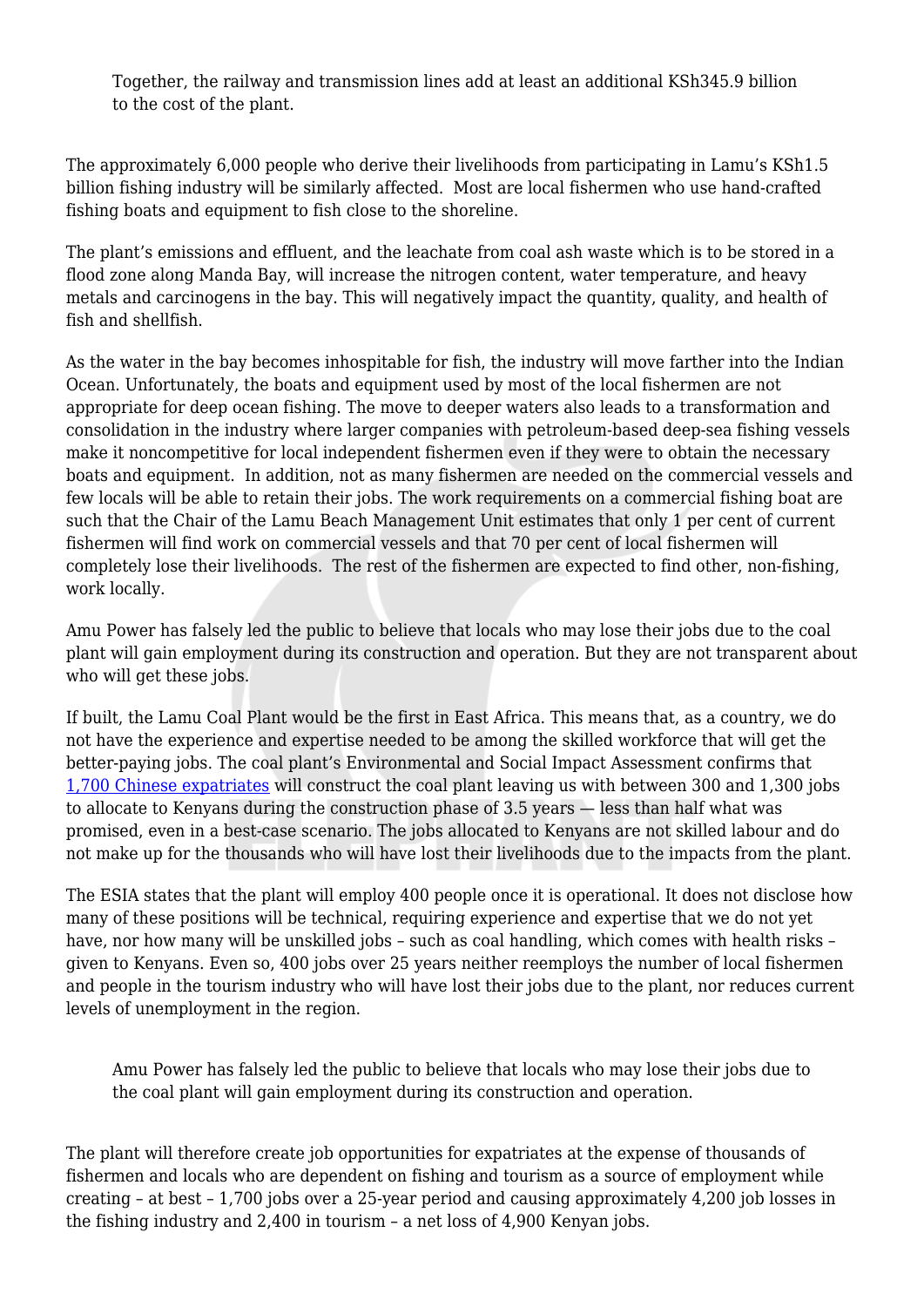### **3) Claim: Coal will help Kenya transform into a manufacturing economy**

Manufacturing is one pillar of President Kenyatta's Big Four agenda. The government's aim is to raise the contribution of manufacturing to GDP from the current for [9.4 per cent of constant-price](https://tradingeconomics.com/kenya/gdp) [\[inflation-adjusted\] GDP](https://tradingeconomics.com/kenya/gdp) to [20 per cent of GDP by 2022](https://www.president.go.ke/). Amu Power has sold the point that coal provides inexpensive baseload power that is required to boost Kenyan manufacturing to achieve President Kenyatta's goals. Baseload electricity is the electricity that is always available to commercial and residential consumers. Coal plants run 24-7 so historically they have been used for baseload electricity (as have natural gas and diesel turbines). In contrast, wind and solar are considered intermittent sources of electricity because wind does not blow and the sun does not shine 24 hours a day, 365 days a year.

But Amu Power ignored two things: 1) there are less expensive options for baseload power in Kenya and 2) coal-fired electricity will increase the cost of manufacturing in Kenya.

1) There are less expensive options. Amu Power's claim that Kenya needs coal for its baseload electricity ignores both that coal is more expensive per kilowatt hour than natural gas and wind power and – more significantly for Kenya – that it is cost competitive with geothermal. Kenya has among the highest geothermal potential in the world – 7,000 to 10,000 MW. Unlike wind and solar, geothermal energy is available for electricity generation 24 hours per day, every day of the year. Unlike coal, it is locally available and is not dependent on purchasing fossil-fuel inputs whose costs fluctuate wildly on international markets.

Kenya's Least Cost Power Development Plan 2017-2037 states that the price of power from geothermal plants is, on average, [about a third](https://newclimate.org/2019/11/12/the-role-of-geothermal-and-coal-in-kenyas-electricity-sector-and-implications-for-sustainable-development/) the cost of electricity from coal: US\$10 cents/kWh compared to US\$29.5 cents/kWh. Because geothermal (like wind and sunshine) is free, it is less expensive in the long-term than coal-fired electricity (and has none of the environmental impacts of coal which increase the community's burden of costs for environmental clean-up and healthcare due to increased cases of pulmonary and cardiac diseases).

Unlike coal, geothermal energy is locally available and is not dependent on purchasing fossil-fuel inputs whose costs fluctuate wildly on international markets.

2) Coal-fired electricity will increase the cost of manufacturing in Kenya. Considering more realistic capacity factors and the prices of coal, rail, and transmission lines, the cost of electricity from the Lamu Coal Plant ranges from KSh15 to KSh213/kWh (instead of the KSh2.58/kWh commercial enterprises paid for FCC in January 2021). If the Lamu Coal Plant is built, the price of electricity for industry could be more than ten times higher than what they are currently paying (in January 2021, commercial consumers paid between [Ksh14.61 and KSh23.82](https://www.stimatracker.com/) per kWh of electricity).

In order to manufacture with such electricity costs, the prices of goods produced in Kenya would also have to increase, rendering Kenyan products uncompetitive locally and undesirable on international markets.

### **Conclusion**

None of the three claims made by Amu Power to convince the government that Kenyans not only need, but will benefit from, a coal plant hold up under examination. Coal-fired electricity from the proposed Lamu Coal Plant will be two to ten times more expensive than from current sources of generation, causing dramatic increases in our electricity bills. The Lamu Coal Plant will create jobs for Chinese expat workers and cause an overall loss of 4,900 Kenyan jobs. The cost of electricity